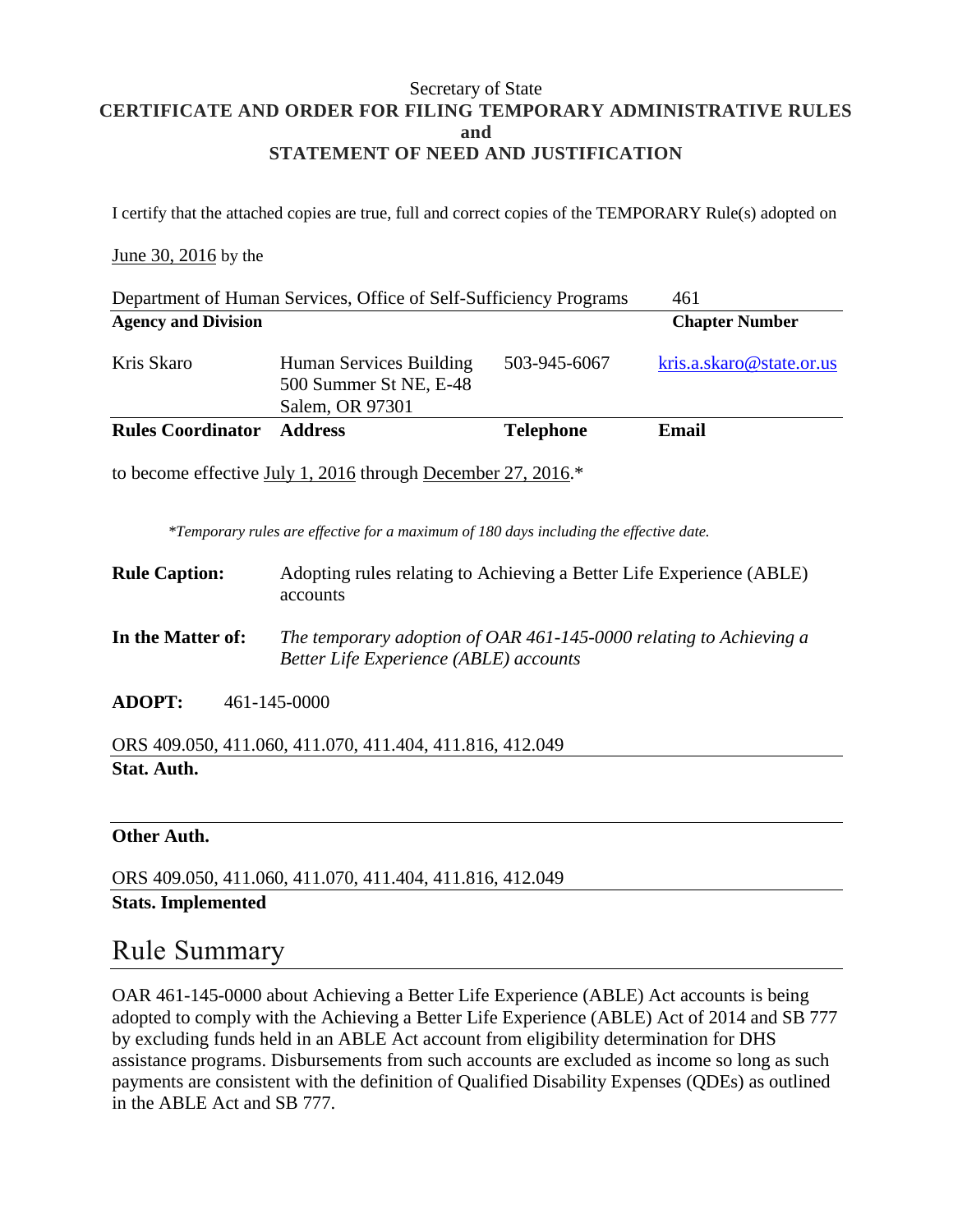## Need for the Rules

OAR 461-145-0000 needs to be adopted to comply with the Achieving a Better Life Experience (ABLE) Act of 2014 and SB 777 by excluding funds held in an ABLE Act account from eligibility determination for DHS assistance programs. The rule adoption allows disbursements from such accounts to be excluded as income so long as such payments are consistent with the definition of Qualified Disability Expenses (QDEs) as outlined in the ABLE Act and SB 777.

## Documents Relied Upon

1. P.L. 113-295 located at: http://uscode.house.gov/statviewer.htm?volume=128&page=4063;

2. 26 U.S.C. 529A located at: http://uscode.house.gov/view.xhtml?req=%28title:26%20section:529A%20edition:prelim%29;

3. SSA Program Operations Manual System (POMS) SI 01130.740 located at: https://secure.ssa.gov/apps10/poms.nsf/lnx/0501130740;

4. SB 777 (2015), available from DHS Hearings and Rules Unit, 500 Summer Street NE E48, Salem, Oregon 97301.

# Justification of Temporary Rules

The Department finds that failure to act promptly by amending OAR 461-145-0000 will result in serious prejudice to the public interest, the Department, and agency clients. The Department needs to proceed by temporary rule because funds in ABLE Act accounts in other states may be used erroneously by DHS staff in determining eligibility and calculating benefit levels for public assistance programs in Oregon. If the Department does not act quickly, agency clients may not have benefits calculated properly because money held in ABLE Act accounts will not be used to determine eligibility for public assistance benefits. Agency staff who are unaware of this law, may inaccurately calculate benefit eligibility, which could lead to Department staff having to write administrative underissuances to clients who have wrongly had their ABLE Act resources used to lower or eliminate their benefits. Enacting these rules immediately will allow Department staff to know how to properly account for ABLE Act accounts resources and prevent clients having benefits calculated in an improper manner.